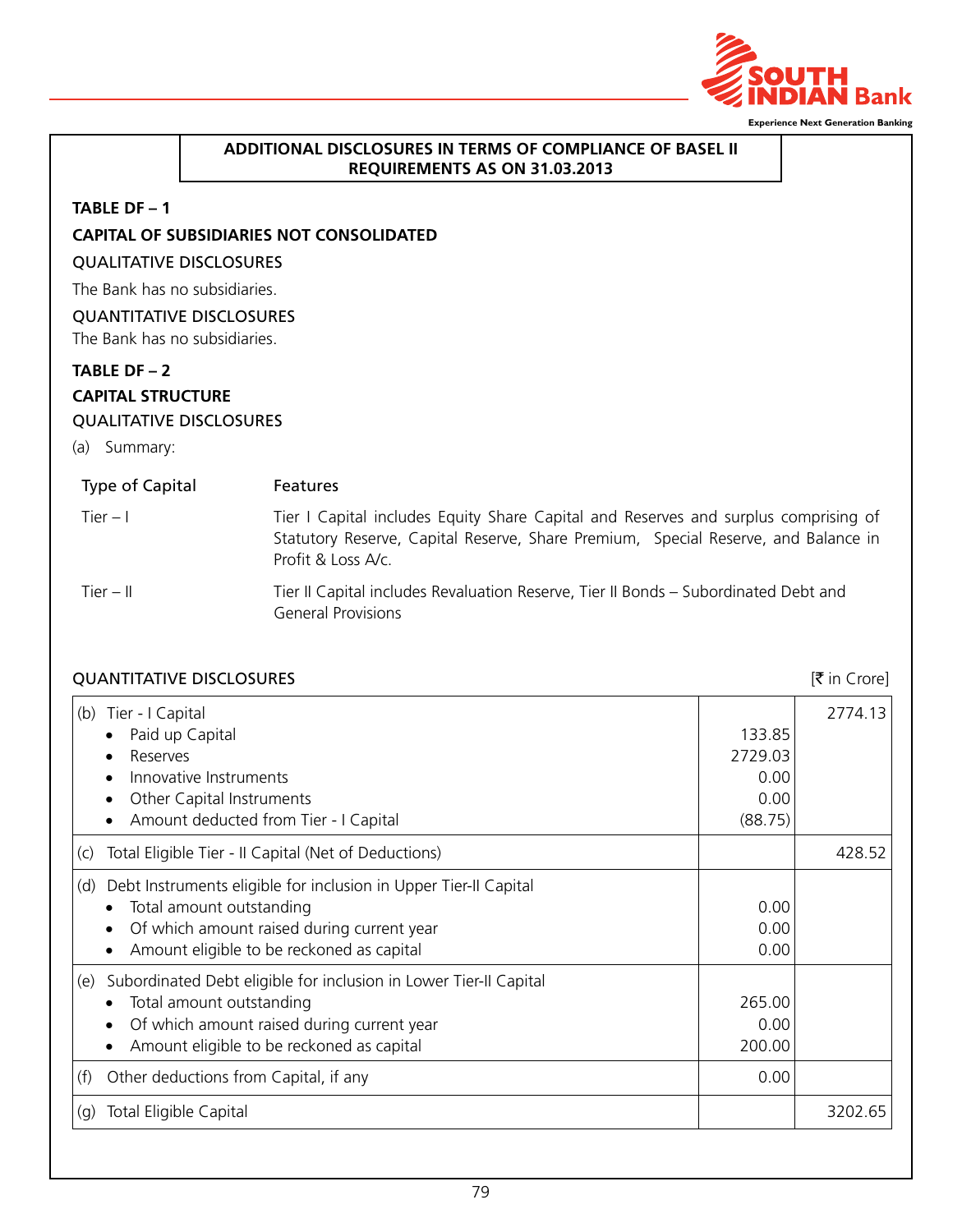

# **Additional Disclosures in terms of compliance of basel II requirements as on 31.03.2013**

#### **TABLE DF – 3 CAPITAL ADEQUACY**

#### Qualitative Disclosures

- (a) Summary
	- ICAAP Policy has been put in place.
	- • Capital requirement for current business levels and framework for assessing capital requirement for estimated future business levels are assessed on a periodic basis.
	- Capital Adequacy Ratio has been worked out based on Basel I and Basel II Guidelines and Capital Adequacy Ratio is above the regulatory minimum level of 9%.

| <b>Quantitative Disclosures</b><br>(b) Capital requirements for Credit Risk: | ₹ in Crore       |
|------------------------------------------------------------------------------|------------------|
| • Portfolios subject to Standardised Approach                                | 1,855.14         |
| • Securitisation Exposure                                                    | 0.00             |
| (c) Capital requirements for Market Risk                                     |                  |
| • Standardised Duration Approach                                             | 63.75            |
| (d) Capital requirements for Operational Risk                                |                  |
| • Basic indicator approach                                                   | 154.01           |
| Total capital requirement under regulatory minimum of 9%                     | 2,072.91         |
| Total, Tier-I & Tier-II Capital Adequacy Ratio<br>(e)                        |                  |
| <b>CRAR</b> - Total<br><b>CRAR Tier-I</b>                                    | 13.91%<br>12.05% |
| <b>CRAR Tier-II</b>                                                          | 1.86%            |

## **TABLE DF-4**

#### **CREDIT RISK : GENERAL DISCLOSURES (INCLUDING EQUITIES)**

#### Qualitative Disclosures

| a) General Qualitative Disclosures                                                                                                                                      |            |
|-------------------------------------------------------------------------------------------------------------------------------------------------------------------------|------------|
| Definition of Past Due and Impaired Assets (whether the extant RBI instructions for<br>definitions of these categories for accounting purpose is being followed or not) | <b>YES</b> |

The definitions used are given in Annexure I

#### Discussion of Bank Credit Risk Management Policy

| Bank has a proper Credit Risk Management Policy                                                                                                                                                                                                                                 | <b>YFS</b> |
|---------------------------------------------------------------------------------------------------------------------------------------------------------------------------------------------------------------------------------------------------------------------------------|------------|
| Bank has a Loan / Credit Policy which is periodically reviewed                                                                                                                                                                                                                  | <b>YES</b> |
| The above policies take into account the need for better Credit Risk Management and<br>avoidance of Risk Concentration                                                                                                                                                          | <b>YFS</b> |
| Exposure limit for Single Borrower, Group entities, Categories of Borrowers, Specific<br>Industry/Sector etc. have been stipulated                                                                                                                                              | <b>YFS</b> |
| Specific norms and policy for appraising, sanctioning, documentation, inspections &<br>monitoring, renewals, maintenance, Rehabilitation and Management of Assets have<br>been stipulated, with sufficient room for innovation, deviation, flexibility with proper<br>authority | <b>YFS</b> |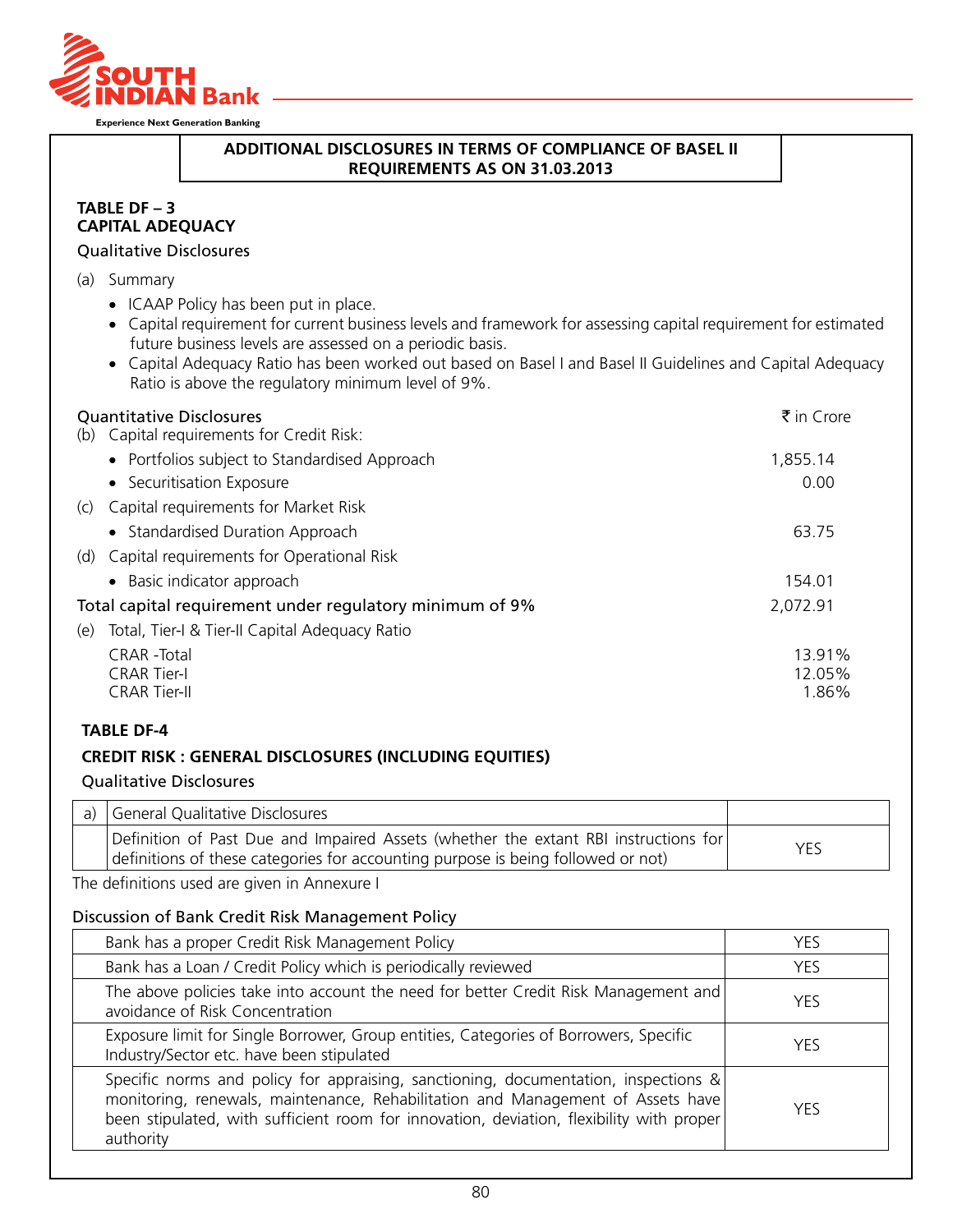

## **Additional Disclosures in terms of compliance of basel II requirements as on 31.03.2013**

#### Quantitative Disclosures

b) Total Gross Credit Exposures (Fund Based and Non-fund Based separately), without taking into account the effect of Credit Risk Mitigation e.g. Collaterals and Netting  $(\bar{\tau})$  in Crore)

|                                     | Exposure                                 | Amount    | Total     |
|-------------------------------------|------------------------------------------|-----------|-----------|
| Fund Based                          | Loans & Advances                         | 32,014.03 |           |
|                                     | Others (Fixed Assets, Other Assets etc.) | 5,456.03  | 37,470.06 |
| Non-Fund Based                      | LC/BG etc.                               | 3,287.85  |           |
|                                     | <b>Forward Contracts</b>                 | 7,302.41  |           |
|                                     | Others                                   | 532.19    | 11,122.45 |
| Investments (Banking Book only)     |                                          | 9,912.33  | 9,912.33  |
| Grand total of Credit Risk Exposure |                                          |           | 58,504.84 |

# c) Geographic Distribution of Credit Risk Exposure  $(\bar{z})$  in Crore)

| ∽<br>ס גור<br>◡                             | ۔  |
|---------------------------------------------|----|
| $\overline{\phantom{0}}$<br>Ner<br>∼<br>--- | 'N |

### d) Industry-type distribution of funded exposures ( $\vec{\tau}$  in Crore)

|    | <b>Industry Name</b>                                                  | Gross Advance | <b>Gross NPA</b> |
|----|-----------------------------------------------------------------------|---------------|------------------|
| 1  | Mining and Quarrying                                                  | 22.91         | 0.09             |
| 2  | Food Processing                                                       | 529.09        | 3.93             |
| 3  | Beverages (Excluding Tea & Coffee) and Tobacco                        | 40.80         | 0.91             |
| 4  | <b>Textiles</b>                                                       | 976.74        | 30.02            |
| 5  | Leather and Leather products                                          | 66.77         |                  |
| 6  | Wood and Wood Products                                                | 95.79         | 1.00             |
| 7  | Paper and Paper Products                                              | 241.14        | 2.32             |
| 8  | Petroleum(non-infra), Coal Products (non-mining) and Nuclear<br>Fuels | 402.08        | 14.99            |
| 9  | Chemicals and Chemical Products (Dyes, Paints, etc.)                  | 382.82        | 8.83             |
| 10 | Rubber, Plastic and their Products                                    | 578.09        | 0.26             |
| 11 | Glass and Glassware                                                   | 3.15          |                  |
| 12 | <b>Cement and Cement Products</b>                                     | 315.16        | 0.08             |
| 13 | Basic Metal and Metal products                                        | 1,613.91      | 50.83            |
| 14 | All Engineering                                                       | 154.91        | 2.17             |
| 15 | Vehicles, Vehicle Parts and Transport Equipments                      | 450.70        | 0.14             |
| 16 | Gems and Jewellery                                                    | 297.23        | 0.03             |
| 17 | Construction                                                          | 522.78        | 0.85             |
| 18 | Infrastructure                                                        | 5,363.88      | 64.36            |
| 19 | Other Industries                                                      | 601.51        | 7.67             |
| 20 | Residuary Other Advances (totally with gross advances)                | 19,354.58     | 245.40           |
|    | Total                                                                 | 32,014.04     | 433.87           |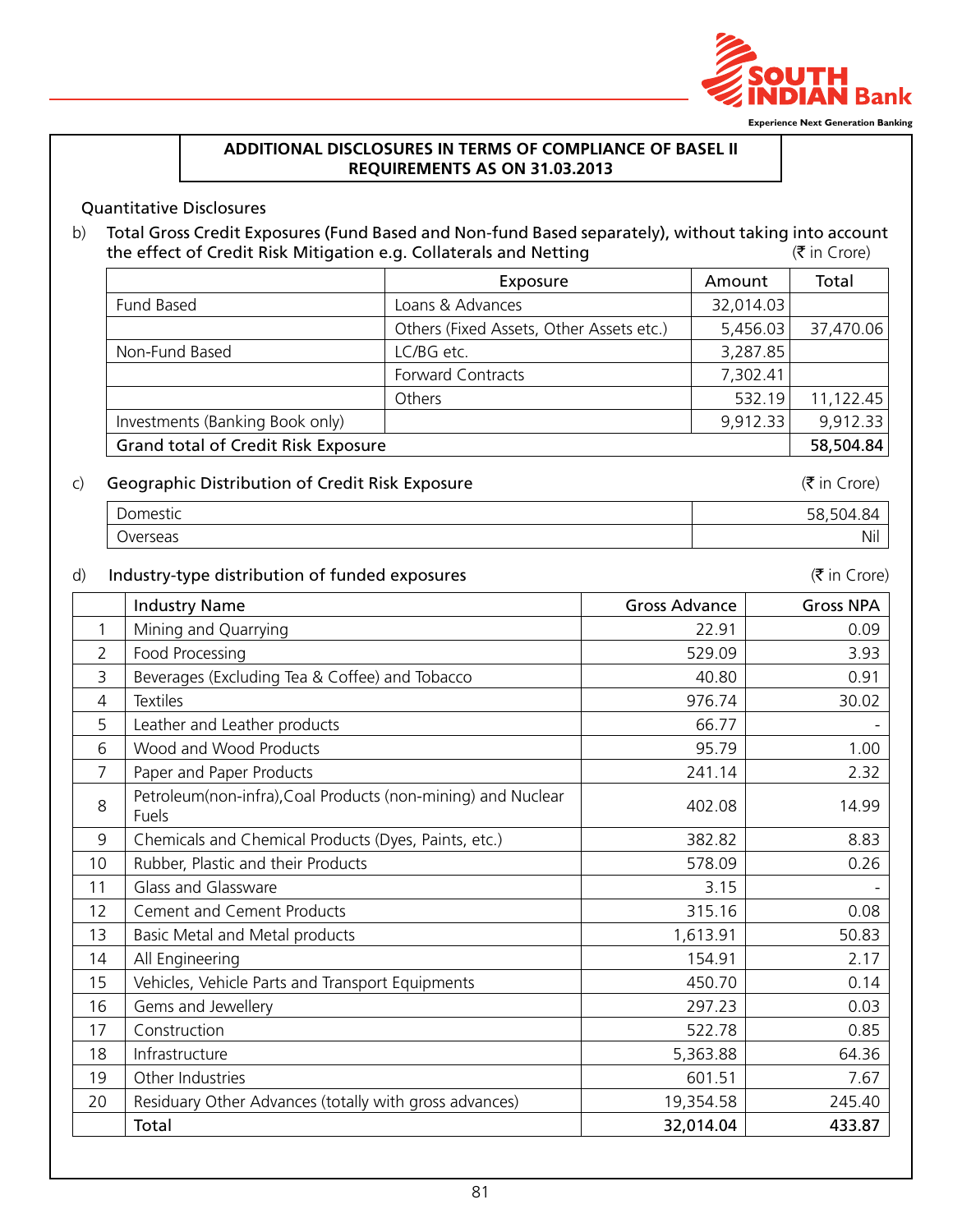

## **Additional Disclosures in terms of compliance of basel II requirements as on 31.03.2013**

# e) Maturity Pattern of Key Assets ( $\vec{\tau}$  in Crore)

| <b>Particulars</b>        | Loans and<br>Advances | <b>Foreign Currency</b><br>Assets | Investments |
|---------------------------|-----------------------|-----------------------------------|-------------|
| 1 day                     | 1,009.88              | 309.90                            | 101.93      |
| 2 to 7 days               | 240.66                |                                   | 312.61      |
| 8 to 14 days              | 389.47                | 14.57                             | 163.14      |
| 15 to 28 days             | 785.76                | 21.40                             | 100.84      |
| 29 days to 3 months       | 4,114.14              |                                   | 900.01      |
| Over 3 months to 6 months | 4,449.64              | 138.01                            | 613.33      |
| Over 6 months to 1 year   | 9,301.82              | 23.35                             | 674.39      |
| Over 1 year to 3 years    | 4,580.83              |                                   | 1,894.05    |
| Over 3 years to 5 years   | 3,198.00              |                                   | 2,310.72    |
| Over 5 years              | 3,745.35              |                                   | 5,452.45    |
| <b>TOTAL</b>              | 31,815.53             | 507.23                            | 12,523.47   |

(₹ in Crore)

| <b>Amount of Gross NPAs</b> | 433.87  |
|-----------------------------|---------|
| Substandard<br>$\bullet$    | 231.92  |
| Doubtful-l<br>$\bullet$     | 157.69  |
| Doubtful-2<br>$\bullet$     | 6.93    |
| Doubtful-3<br>$\bullet$     | $-0.17$ |
| Loss<br>٠                   | 37.5    |

# g) Net NPA 249.53

# h) NPA Ratios

|           | NPA<br>Gross<br>Advance:<br>Gross<br>to |  |
|-----------|-----------------------------------------|--|
| $\bullet$ | Net NPA to<br>Net<br>: Advance:         |  |

#### i) Movement of NPA (Gross)

| <b>Opening Gross NPA</b>     | 267.   |
|------------------------------|--------|
| Additions to Gross NPA       | 530.06 |
| Reductions to Gross NPA      | 363.35 |
| Closing Balance of Gross NPA |        |

#### j) Movement of NPA Provisions

| Opening balance of NPA Provisions held | 176.81 |
|----------------------------------------|--------|
| Provisions made during the period      | 206.91 |
| Deductions during the period           | 219.50 |
| Closing Balance of NPA Provisions      | 164 1  |

#### k) Amount of Non-Performing Investments (Gross) 5.03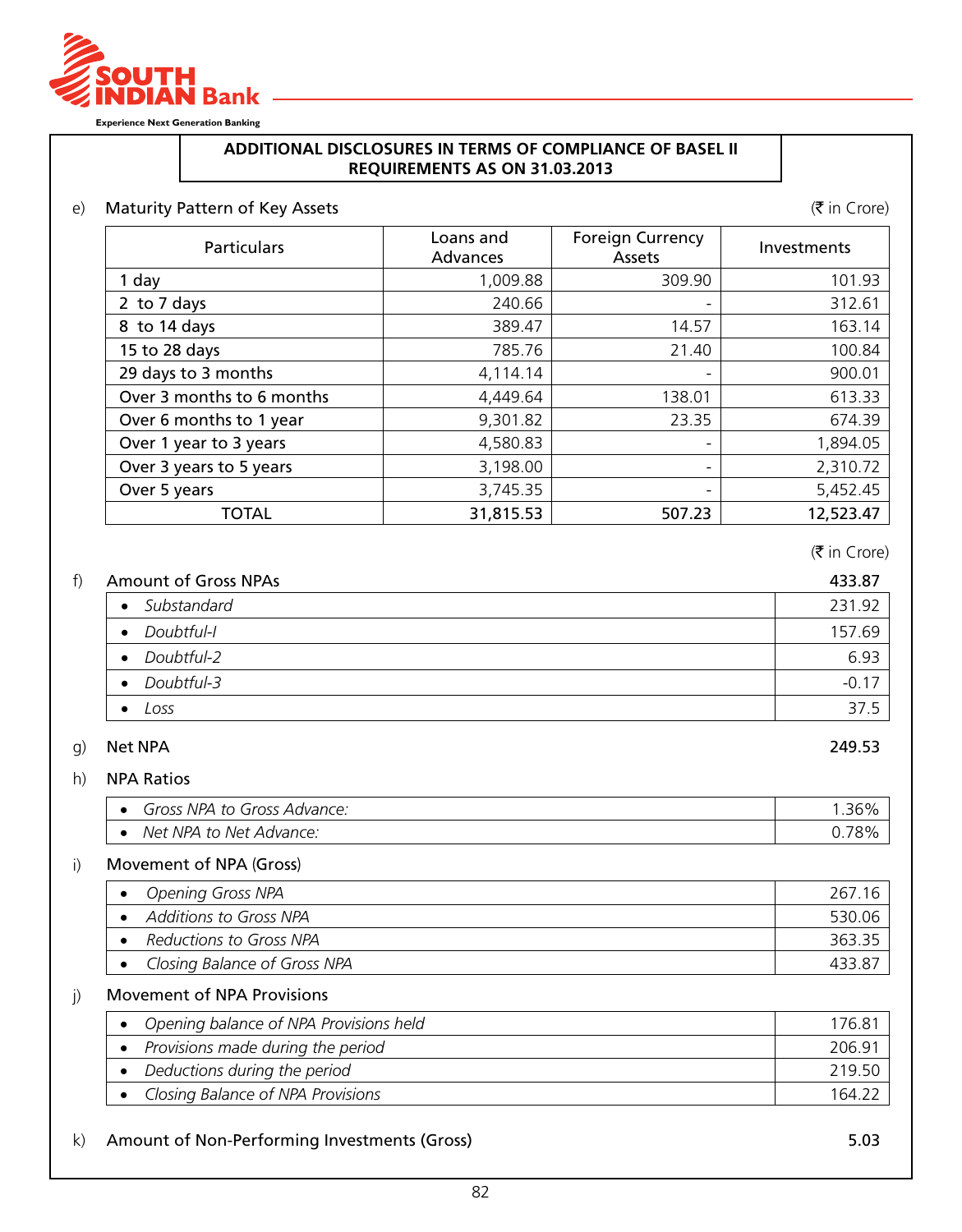

## **Additional Disclosures in terms of compliance of basel II requirements as on 31.03.2013**

l) Amount of Provisions held Non-Performing Investments 5.03

#### m) Movement of Provisions for Depreciation on Investments

| • Opening Balance of Provisions for Depreciation                 | 24.37 |
|------------------------------------------------------------------|-------|
| • Provisions made during the period                              | 11.23 |
| • Write-offs / Write-back of excess provisions during the period |       |
| • Closing Balance of Provisions for Depreciation                 | 35.60 |

# **TABLE DF – 5 CREDIT RISK : DISCLOSURE FOR PORTFOLIOS SUBJECT TO STANDARDISED APPROACH**

## Qualitative Disclosures

State whether External Credit Rating Agencies (ECRA) have been approved for the purpose and if so the names of the ECRAs:

External Credit Rating Agencies have been approved for the purpose of credit rating of borrower account for the purpose of computing risk weight under Standardized Approach.

The following are the approved ECRAs:

- 1 Credit Analysis and Research Limited (CARE)
- 2 CRISIL Limited
- 3 India Ratings (erstwhile FITCH)
- 4 ICRA Limited
- 5 Brickwork

If not yet approved, reasons therefore and proposed action to be indicated briefly: Not Applicable

- (a) For portfolios under Standardised Approach
	- Names of FCRAs used
		- 1 Credit Analysis and Research Limited (CARE)
		- 2 CRISIL Limited
		- 3 India Ratings (erstwhile FITCH)
		- 4 ICRA Limited
		- 5 Brickwork
	- Reason for changes **No changes** No changes
	- Type of exposure for which each agency has been used Both Fund based and Non-fund based
	- Brief description of the process used/proposed to be used for converting Public Issue rating into comparable Assets in the Banking Book

(Additional qualitative disclosures are given in Annexure II)

## Quantitative Disclosure

For exposures amounts ( as defined for Disclosure in item (b) of Table DF4), after Risk Mitigation subject to Standardised Approach, amount of outstanding (rated and unrated together ) in the following three risk buckets as well as that are deducted if any :

 $(\bar{z})$  in Crore)

| Below 100% Risk Weight     | 31,611.38 |
|----------------------------|-----------|
| Risk Weight at 100%        | 15,118.50 |
| More than 100% Risk Weight | 919.16    |
| Amount deducted if any     | Nil l     |
|                            |           |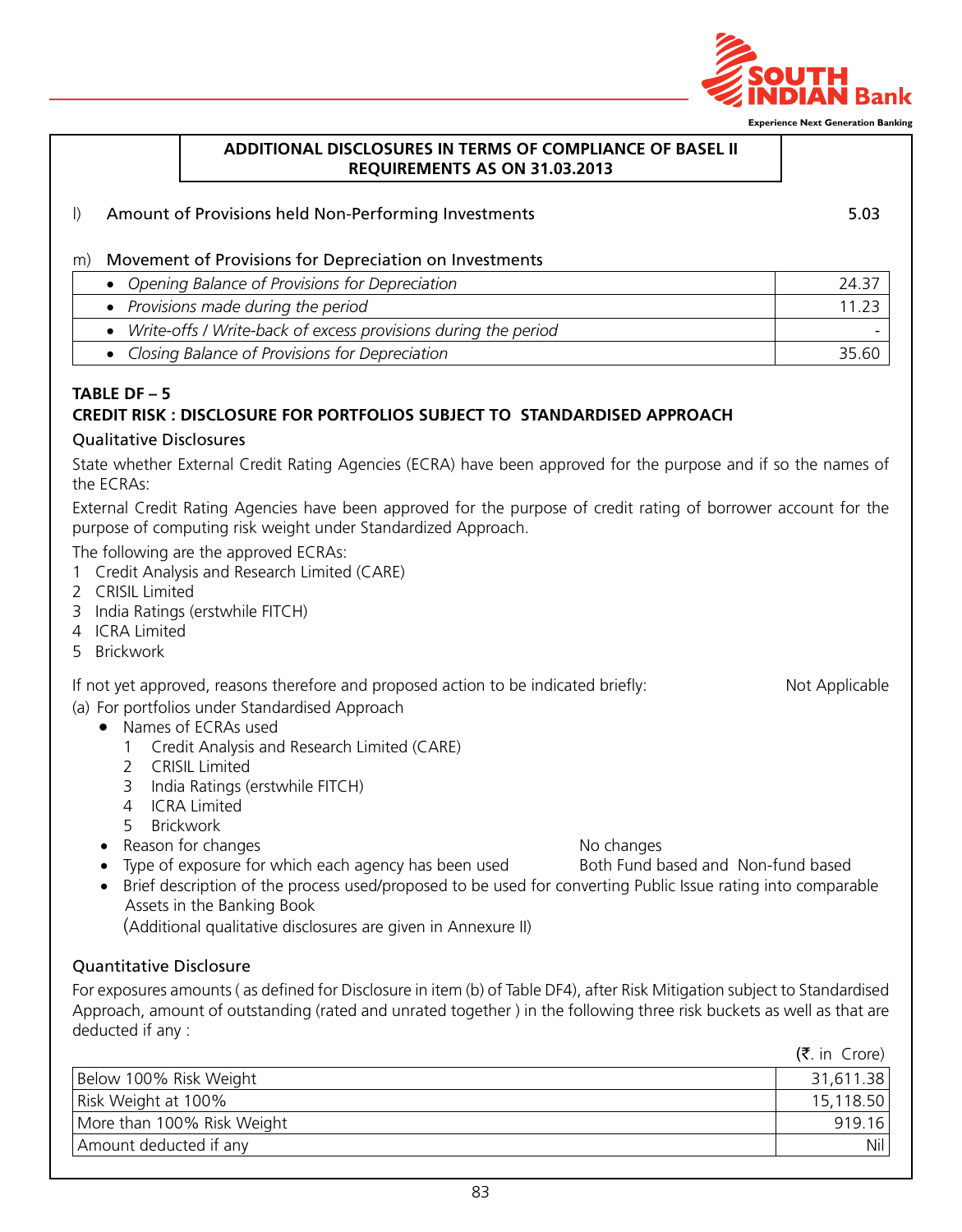

## **Additional Disclosures in terms of compliance of basel II requirements as on 31.03.2013**

#### **TABLE DF – 6**

#### **CREDIT RISK MITIGATION: DISCLOSURES FOR STANDARDISED APPROACH**

#### Qualitative Disclosures

- (i) Policies and Processes for Collateral Valuation and Management
	- Has Credit Risk Mitigation and Collateral Management Policy been put in place YES
	- Whether the policy provides for policies and procedures for collaterals that can be accepted, method and frequency of their valuation and management **YES**
	- [Note : Other salient features of policies and procedures for Collateral Valuation and Management are given in Annexure III]
- (ii) List of main type of Collateral taken by the Bank

#### Financial Collaterals

- 1 Cash, Bank deposits, CDs.
- 2 Gold including bullion and jewellery.
- 3 Government Securities.
- 4 NSCs, IVPs etc.
- 5 LIC Policies restricted to their surrender value.
- 6 Debt securities rated by an approved Rating Agency.
- 7 Unrated Debt Securities issued by banks, listed in Stock Exchange.
- 8 Units of Mutual Funds regulated by securities regulator.

#### Guarantor

- 1 Individual of adequate worth.
- 2 Corporate-Public Sector & Private Sector.
- 3 Governments/Sovereign.
- 4 Other third parties of acceptable worth.

#### Other Non-Financial Collateral

- 1 Book Debts/Receivables.
- 2 Inventory of goods.
- 3 Landed Residential & Commercial Properties.

#### (iii) Information about (credit or market ) concentration within the mitigation taken

| <b>Financial Risk Mitigants</b> | Outstanding amount of<br><b>Risk Mitigants</b><br>(₹ in Crore) | <b>Risk Concentration%</b> |
|---------------------------------|----------------------------------------------------------------|----------------------------|
| Gold                            | 6,898.71                                                       | 86.66                      |
| Cash & Bank Deposits            | 1,058.56                                                       | 13.30                      |
| KVP/IVP/NSC/LIC                 | 3.15                                                           | 0.04                       |
| Total                           | 7,960.42                                                       | 100.00                     |

Note: (1) Loans and Advances to staff members are excluded.

(2) If more than one mitigant is taken for one exposure, the outstanding divided equally amongst the mitigant.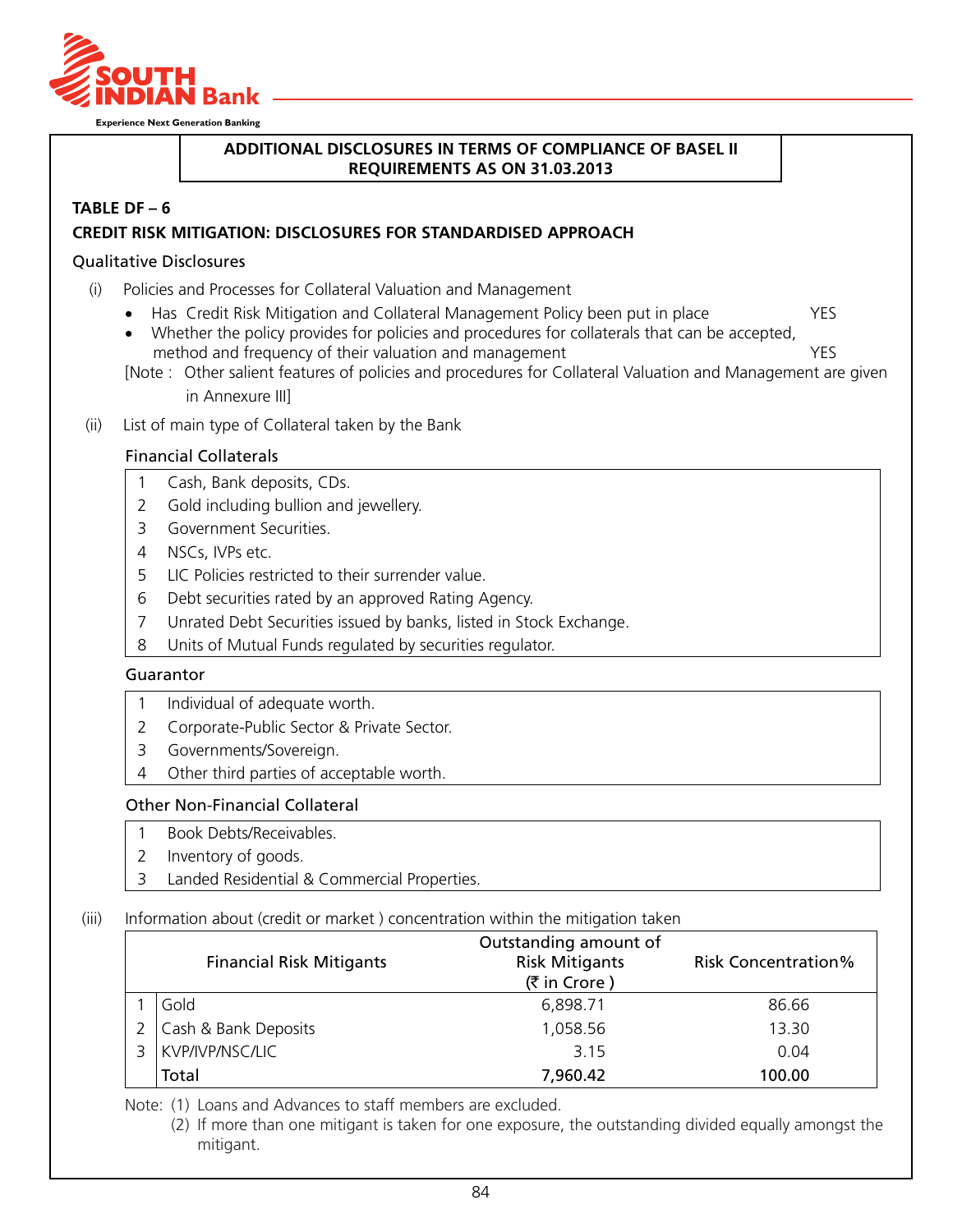

#### **Additional Disclosures in terms of compliance of basel II requirements as on 31.03.2013**

### Quantitative Disclosure

For the disclosed Credit Risk portfolio under the Standardised Approach, the total exposure that is covered by:

 $($   $\bar{\tau}$  in Crore)

| Eligible Financial Collateral (Excluding Staff Loan) | 7.960.42 |
|------------------------------------------------------|----------|
| Other eligible Collateral (after Haircuts)           | Nil      |

## **TABLE DF – 7**

## SECURITISATION: DISCLOSURE FOR STANDARDISED APPROACH

Not Applicable since bank does not undertake securitisation activity.

# **TABLE DF – 8**

# **Market Risk In the Trading Book**

#### **Strategies and processes**

- 1) The Bank has put in place a comprehensive Market risk management Framework to address the Market risks (bank wide) including that of the Trading Book.
- 2) Within the above Framework, various policies of the Bank prescribes Limits like Value at Risk (VaR) for Central Government securities & Currencies, maximum holding period, duration, holding of liquid assets, defeasance period, exposure limits, Forex open position limits (day light/overnight), Stop loss limits etc .
- 3) Risk profiles are analyzed and the effectiveness of risk mitigants are regularly monitored.
- 4) The Bank's Board/Market Risk Management Committee (MRMC)/Investment Management Committee (IMC) approves the volume composition holding/defeasance period etc. of the trading book.

## **The Scope and nature of Risk reporting and/or measurement system**

#### **Risk Reporting**

Adherence to limits are being monitored by dedicated mid office, reporting exceptions to Chief Risk Officer (CRO), independent of Treasury/IBD operational units.

#### **Risk Measurement**

- 1) Values at Risk (VaR) numbers are arrived for Trading book Central Government securities, T Bills and Currencies.
- 2) The positions are marked to market at stipulated intervals. The Duration/Modified Duration are computed and its adherence to the prescribed duration limits are ensured.
- 3) The Bank is computing capital charge on "Held for Trading" and "Available for Sale" categories using Standardized Duration approach as required under RBI guidelines for Basel II.
- 4) Stress testing analyses are done by applying rate shocks for parallel shift in the yield curve under current economic and political scenario.

### Quantitative Disclosures

| Sl. No. | <b>Capital Requirements</b> | Capital Charge<br>(₹in Crore) |
|---------|-----------------------------|-------------------------------|
|         | Interest Rate Risk          | 39.92                         |
|         | <b>Equity Position Risk</b> | 22.93                         |
|         | Forex Risk                  | N 90                          |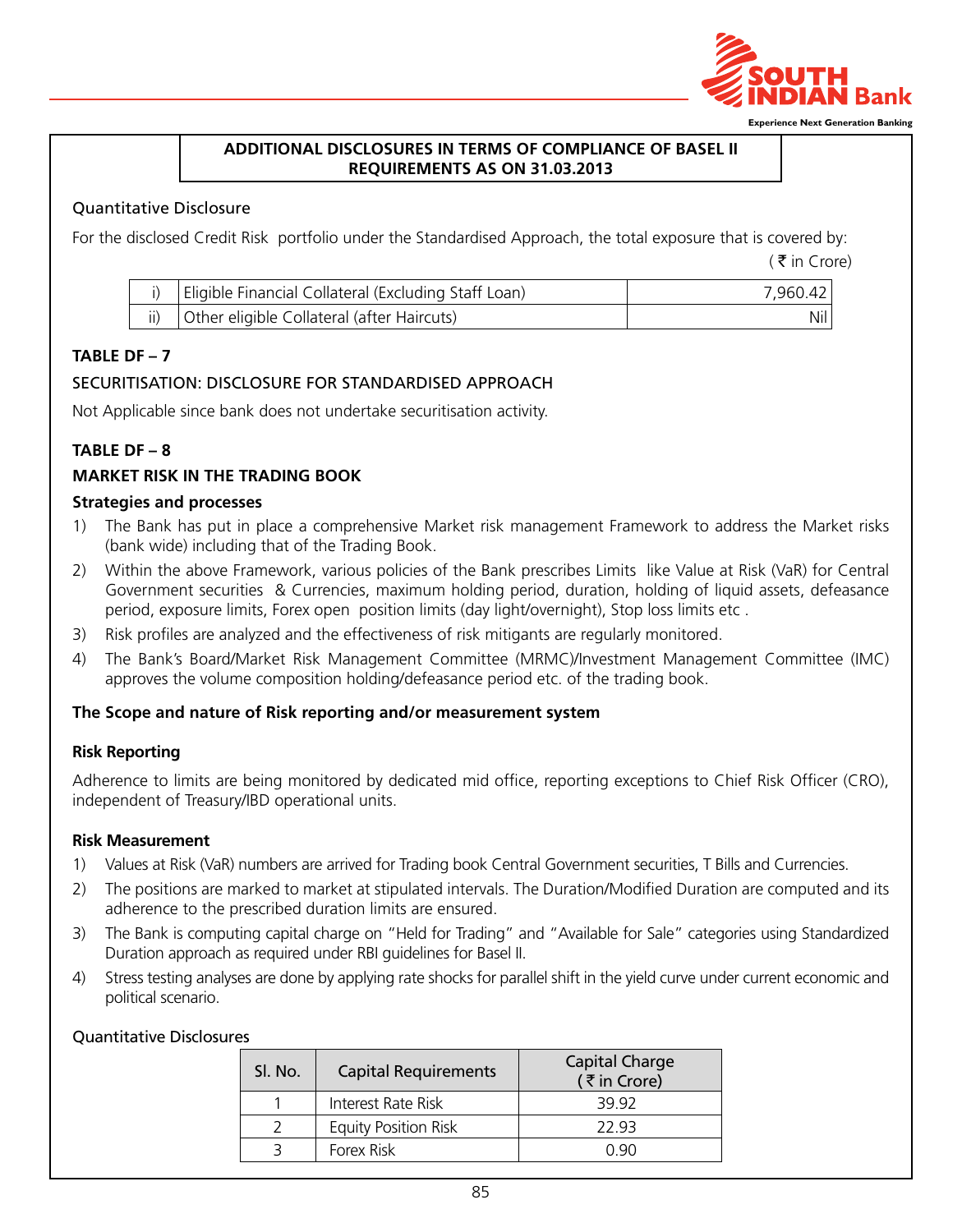

## **Additional Disclosures in terms of compliance of basel II requirements as on 31.03.2013**

**The Structure and organisation of relevant Risk Management Functions Market Risk Management Cell Organization (Composition, Roles & Responsibility)**

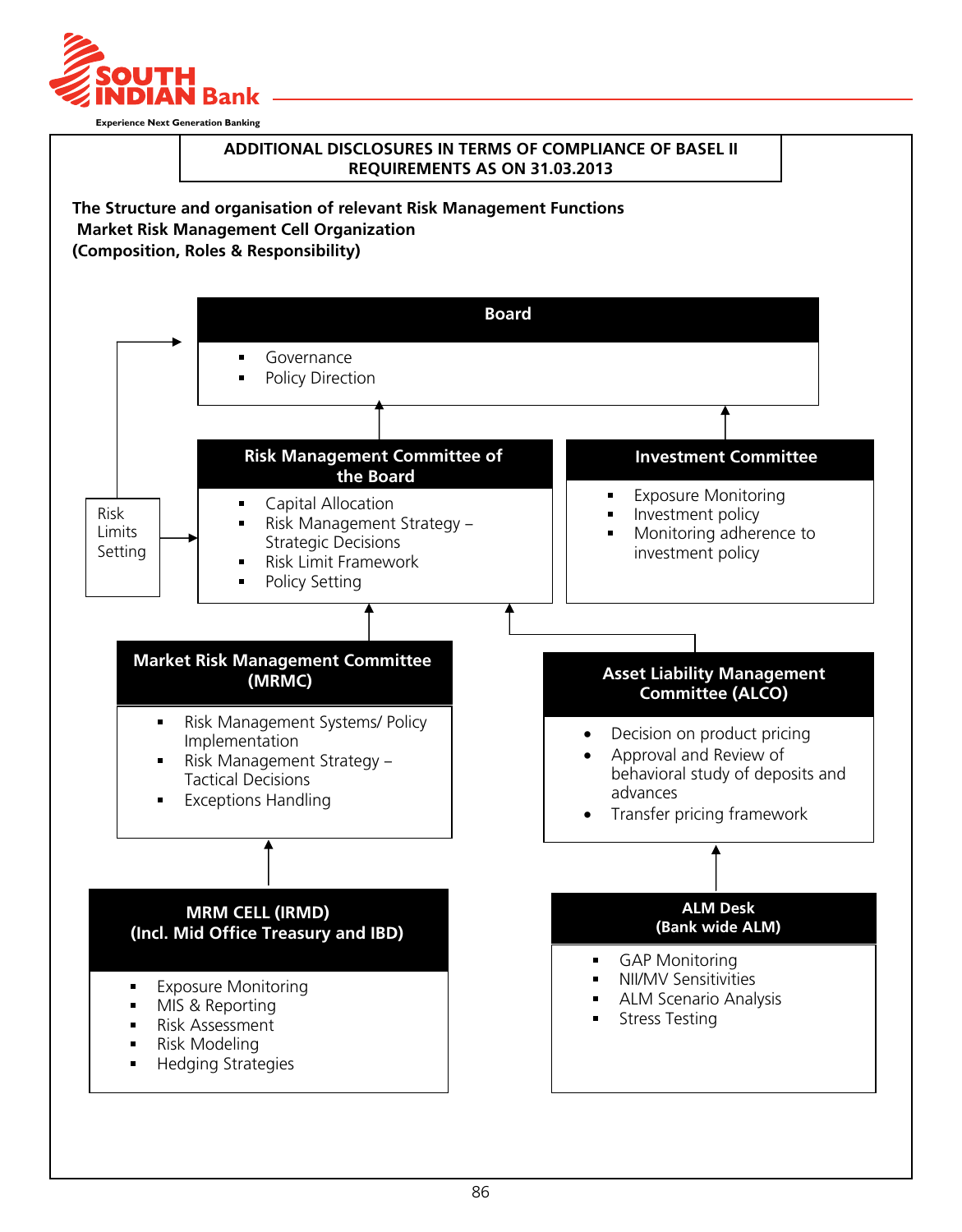

# **Additional Disclosures in terms of compliance of basel II requirements as on 31.03.2013**

#### **TABLE DF – 9**

## **OPERATIONAL RISK**

#### Qualitative Disclosure:

| • Operational Risk Policy is in place                                                  | <b>YES</b>                         |
|----------------------------------------------------------------------------------------|------------------------------------|
| RCSA has been/is being rolled out to Zones/Branches<br>$\bullet$                       | <b>YES</b>                         |
| ORMC has been constituted                                                              | <b>YES</b>                         |
| Disaster Recovery Policy & Business Continuity Plan has been put in place<br>$\bullet$ | <b>YES</b>                         |
| Risk Reporting Design and Framework for Operational Risk has been Finalised            | <b>YES</b>                         |
| Operational Risk Capital Assessment has been worked out on the basis of                | <b>Basic Indicator</b><br>Approach |

# **Brief write up on steps taken for migration to Advanced Approach:**

The Operational Risk Management policy of the bank is in place; it establishes an explicit Operational risk management process of identification, analysis, monitoring and mitigation of operational risk at the business level and also establishes a reporting line to the senior management to ensure their knowledge as to the current operational risk profile. The Bank has started the Risk Control and Self Assessment (RCSA) and loss data collection, and at the same time identified the data gaps to be filled, to facilitate a step by step migration into the advanced approaches.

## Quantitative Disclosure

Capital Charge on Operational Risk : ₹ 154.01 Crore

## **TABLE DF – 10**

## **Interest rate Risk In the Banking Book**

## **Strategies and processes:**

- 1) The Bank has put in place a comprehensive Market risk management Framework to address Market risks including that of the Banking Book. The above Framework, prescribes various methodologies like Earning at Risk and Duration Gap model to assess the impact on Market Value of Equity (MVE).
- 2) The framework for managing Interest rate risk in the Banking Book under pillar II of Basel II is also put in place by the Internal Capital Adequacy Assessment Process Policy (ICAAP).

## **The scope and nature of Risk reporting and/or Measurement systems**

The assessment of interest rate risk in the Banking Book takes into account, the earnings perspective and economic value perspective of interest rate risk.

- a) The bank calculates the impact on the earnings by gap analysis with the assumed change in yield over one year. Bank has put in place prudential limits for probable reduction in Net Interest Income (NII) for buckets below one year due to adverse change in interest rates. Earnings at risk is being calculated using Traditional Gap analysis as per ALM guidelines of RBI.
- b) The bank calculates the impact on the Market value of equity by duration gap method and the impact is calculated by applying a notional interest rate shock of 200 basis points as per ALM guidelines of RBI.

Risk evaluation and adherence to Risk limits are reported to Market Risk Management Committee/ALCO through Chief Risk Officer.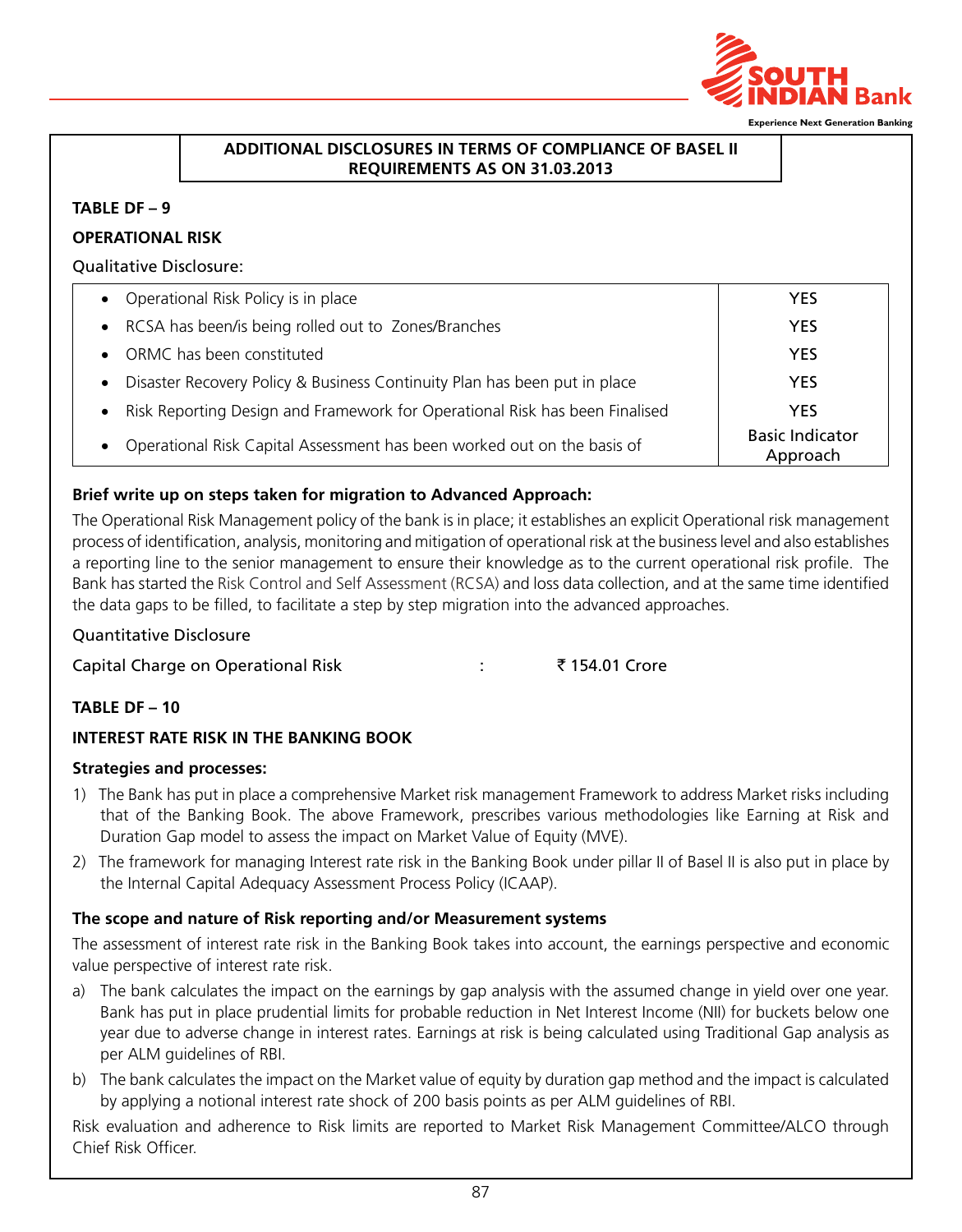

# **Additional Disclosures in terms of compliance of basel II requirements as on 31.03.2013**

# Quantitative Disclosures

| Particulars                                                                                                            | As on 31.03.13      |
|------------------------------------------------------------------------------------------------------------------------|---------------------|
| Change in NII<br>Probable impact on Net Interest income for 100 Bps upward movement in interest<br>rate                | ₹ 95.15 Crore       |
| Change in MVE<br>Probable impact on Market Value of equity (MVE) for a 200 Bps downward movement<br>in interest rates. | 0.51 % of Net-worth |

# **Annexure to TABLE DF – 4 ANNEXURE I**

# **Credit Risk: General Disclosures**

|              | Remarks                                                                                                                                                                                                                                                                                                                                                                                                                                                                                                                                         |
|--------------|-------------------------------------------------------------------------------------------------------------------------------------------------------------------------------------------------------------------------------------------------------------------------------------------------------------------------------------------------------------------------------------------------------------------------------------------------------------------------------------------------------------------------------------------------|
| 2.1<br>2.1.1 | Non-Performing Assets<br>An asset including a leased asset becomes non-performing when<br>it ceases to generate income for the bank.                                                                                                                                                                                                                                                                                                                                                                                                            |
| 2.1.2        | A non-performing asset (NPA) is a loan or an advance where;<br>(i) interest and / or installment of principal remain overdue for<br>a period of more than 90 days in respect of a term loan<br>(ii) the account remains 'out of order' as indicated at paragraph<br>2.2 below, in respect of an Overdraft / Cash Credit (OD/<br>CC                                                                                                                                                                                                              |
|              | (iii) the bill remains overdue for a period of more than 90 days<br>in case of bills purchased and discounted<br>(iv) the installment of principal or interest thereon remains<br>overdue for two crop seasons for short duration crops<br>(v) the installment of principal or interest thereon remains<br>overdue for one crop season for long duration crops.                                                                                                                                                                                 |
|              | Banks should classify an account as NPA only if the interest<br>charged during any quarter is not serviced fully within 90 days<br>from the end of the quarter.                                                                                                                                                                                                                                                                                                                                                                                 |
| 2.2          | 'Out of Order' status<br>An account should be treated as 'Out of Order' if the outstanding<br>balance remains continuously in excess of the sanctioned limit /<br>drawing power. In cases where the outstanding balance in the<br>principal operating account is less than the sanctioned limit/<br>drawing power, but there are no credits continuously for 90 days<br>as on the date of Balance Sheet or credits are not enough to<br>cover the interest debited during the same period, these accounts<br>should be treated as out of order. |
| 2.3          | 'Overdue'<br>Any amount due to the bank under any credit facility is 'overdue'<br>if it is not paid on the due date fixed by the bank.                                                                                                                                                                                                                                                                                                                                                                                                          |
|              | 2.1.3                                                                                                                                                                                                                                                                                                                                                                                                                                                                                                                                           |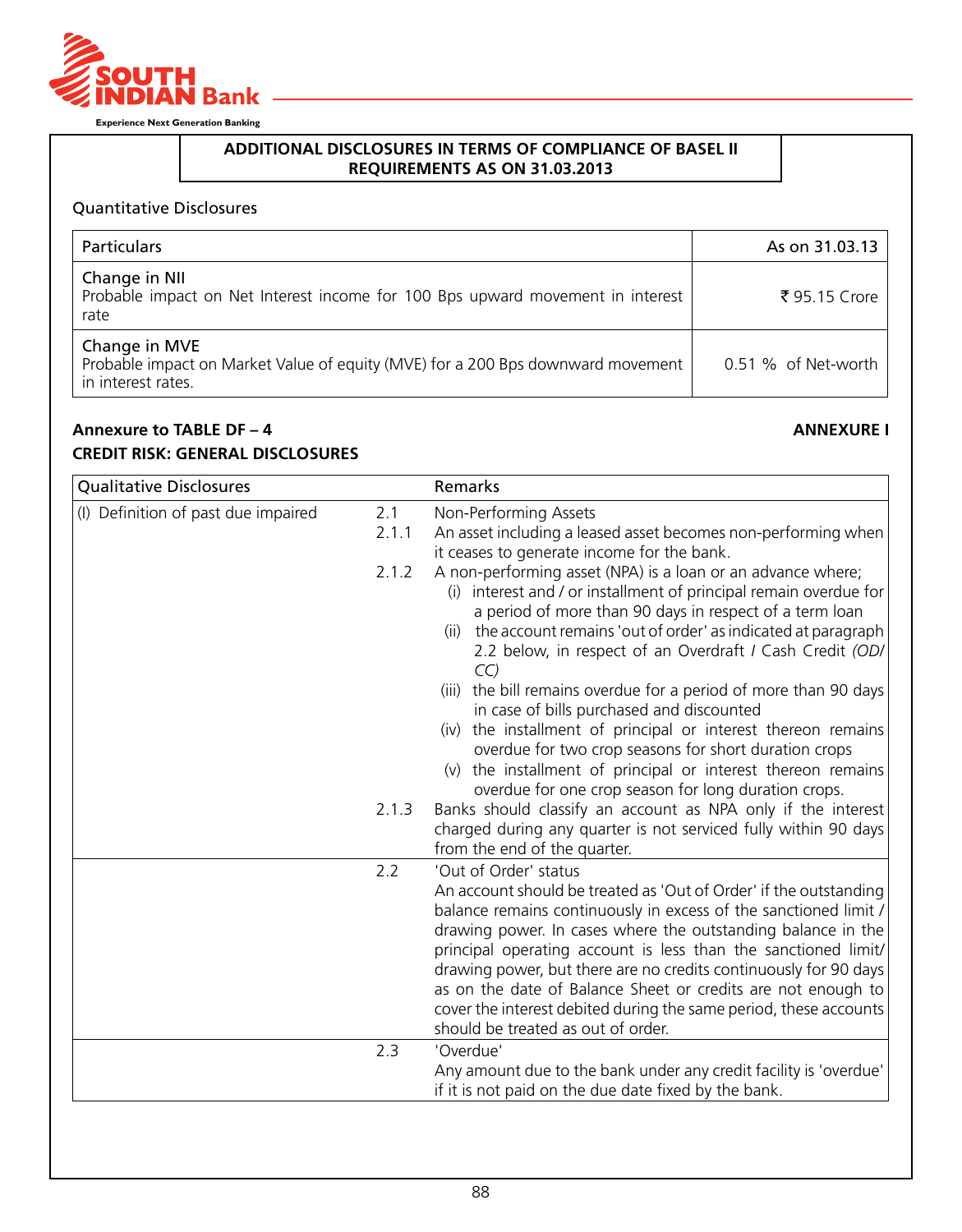

|                                                                                             |                      | ADDITIONAL DISCLOSURES IN TERMS OF COMPLIANCE OF BASEL II<br>REQUIREMENTS AS ON 31.03.2013                                                                                                                                                                                                                                                                                                                                                                                 |
|---------------------------------------------------------------------------------------------|----------------------|----------------------------------------------------------------------------------------------------------------------------------------------------------------------------------------------------------------------------------------------------------------------------------------------------------------------------------------------------------------------------------------------------------------------------------------------------------------------------|
| Definition of Credit Risk<br>(II)                                                           | (i)<br>(ii)<br>(iii) | Inability or the unwillingness of the counter party to pay interest,<br>repay principal or otherwise to fulfill their contractual obligations<br>under loan agreements or other credit facilities.<br>Downgrading of counter parties whose credit instruments the<br>Bank may be holding, causing the value of those assets to fall.<br>Settlement risk (possibility that the Bank may pay a counter party<br>and fail to receive the corresponding settlement in return). |
| Risk Governance Structure is in place<br>(III)                                              | Yes                  |                                                                                                                                                                                                                                                                                                                                                                                                                                                                            |
| (IV) Principal Committees that<br>review credit risk management                             |                      | Credit Risk Management Committee (CRMC) is in place.                                                                                                                                                                                                                                                                                                                                                                                                                       |
| Changes in the credit risk<br>(V)<br>management structure since prior<br>period disclosure. | <b>No</b>            |                                                                                                                                                                                                                                                                                                                                                                                                                                                                            |
| (VI) Approved policies with regard to credit risk                                           |                      |                                                                                                                                                                                                                                                                                                                                                                                                                                                                            |
| Credit Risk Management Policy<br>(i)                                                        | Yes                  |                                                                                                                                                                                                                                                                                                                                                                                                                                                                            |
| (ii) Credit Risk Mitigation and<br>Collateral Management Policy                             | Yes                  |                                                                                                                                                                                                                                                                                                                                                                                                                                                                            |
| (iii) Stress Testing Policy                                                                 | Yes                  |                                                                                                                                                                                                                                                                                                                                                                                                                                                                            |
| List any other relevant policies                                                            | Nil                  |                                                                                                                                                                                                                                                                                                                                                                                                                                                                            |

# **Annexure to TABLE DF – 5 ANNEXURE II**

## **Credit Risk: Disclosure for portfolios subject to Standardised Approach**

|        | <b>Qualitative Disclosures</b>                                                                                 | Remarks                                                                                                                                                                                                                                                                                                                                                                                                                                                                                                                                                                                                                                                                                                                                                                                                                                                    |
|--------|----------------------------------------------------------------------------------------------------------------|------------------------------------------------------------------------------------------------------------------------------------------------------------------------------------------------------------------------------------------------------------------------------------------------------------------------------------------------------------------------------------------------------------------------------------------------------------------------------------------------------------------------------------------------------------------------------------------------------------------------------------------------------------------------------------------------------------------------------------------------------------------------------------------------------------------------------------------------------------|
| $($  ) | Names of credit rating agencies used                                                                           | Domestic Credit Rating Agencies (DCRA): CRISIL Ltd., ICRA Ltd.,<br>CARE, India Ratings (erstwhile FITCH) and Brickwork.<br>International Credit Rating Agencies: Fitch, Moodys and Standard<br>& Poor's.                                                                                                                                                                                                                                                                                                                                                                                                                                                                                                                                                                                                                                                   |
| (II)   | Changes if any, since prior period<br>disclosure in the identified rating<br>agencies and reasons for the same | No Change                                                                                                                                                                                                                                                                                                                                                                                                                                                                                                                                                                                                                                                                                                                                                                                                                                                  |
| (III)  | Types of exposure for which each<br>agency is used                                                             | Ratings of all the above identified Rating Agencies rating are used for<br>various types of exposures as follows:<br>For exposure with a contractual maturity of less than or equal<br>(i)<br>to one year (except Cash Credit, Overdraft and other Revolving<br>Credits), Short-Term Rating given by DCRA will be applicable.<br>For Domestic Cash Credit, Overdrafts and other Revolving<br>(ii)<br>Credits (irrespective of the period) and/or Term Loan exposures<br>of over one year, Long Term Rating will be applicable.<br>For Overseas exposures, irrespective of the contractual maturity,<br>(III)<br>Long Term Rating given by International Credit Rating Agency<br>will be applicable.<br>Rating assigned to one particular entity within a corporate<br>(iv)<br>group cannot be used to risk weight other entities within the<br>same group. |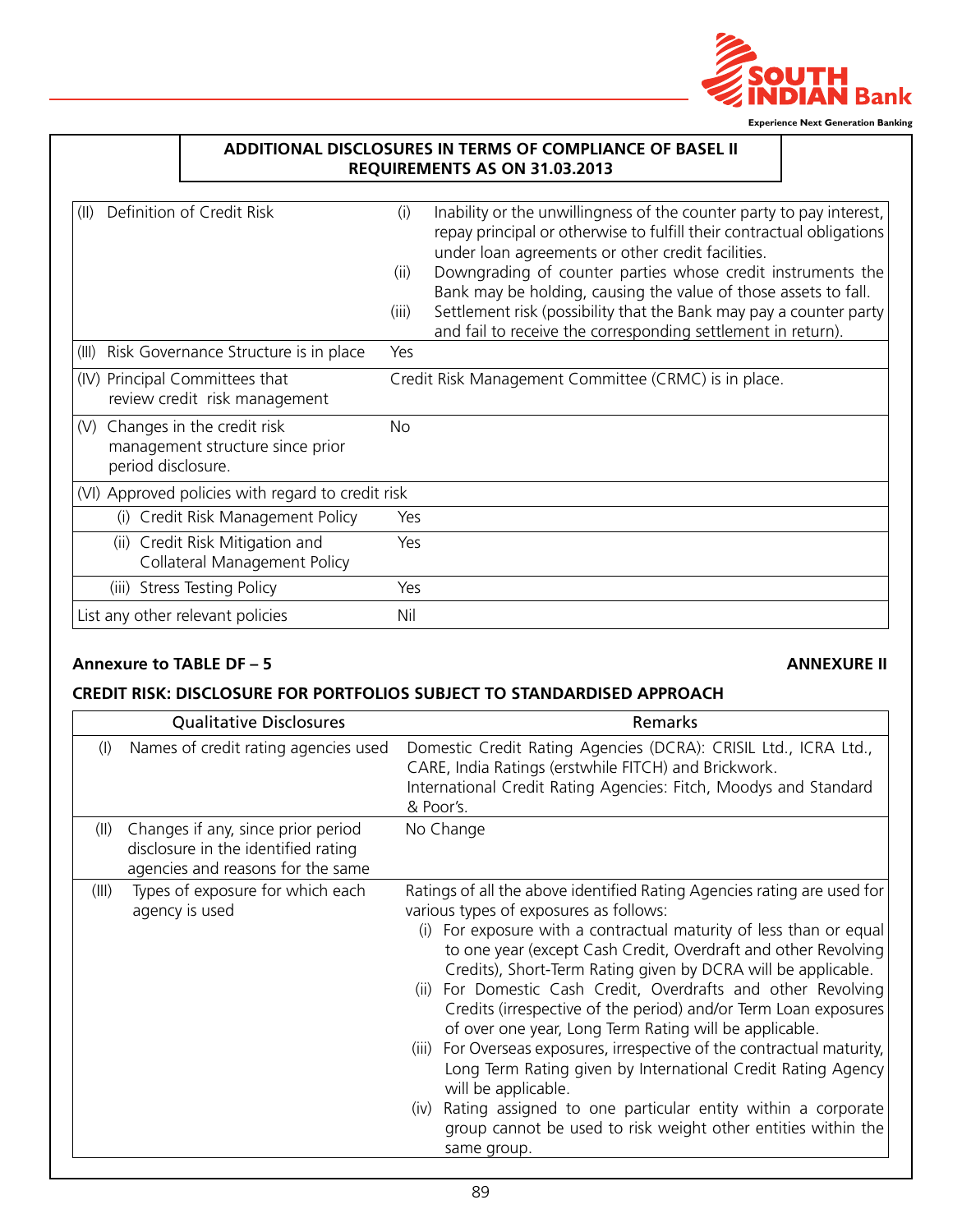

|      |                                                                                                                              | ADDITIONAL DISCLOSURES IN TERMS OF COMPLIANCE OF BASEL II<br>REQUIREMENTS AS ON 31.03.2013                                                                                                                                                                                                                                                                                                                                                                                                                                                                                                                                                                                                                                                                                     |  |
|------|------------------------------------------------------------------------------------------------------------------------------|--------------------------------------------------------------------------------------------------------------------------------------------------------------------------------------------------------------------------------------------------------------------------------------------------------------------------------------------------------------------------------------------------------------------------------------------------------------------------------------------------------------------------------------------------------------------------------------------------------------------------------------------------------------------------------------------------------------------------------------------------------------------------------|--|
| (IV) | Description of the process used to<br>map publicly available issue rating on<br>to comparable assets in the banking<br>book. | (i) If an issuer has a long-term exposure with an external long-term<br>rating that warrants a risk weight of 150 percent, all unrated<br>claims on the same counter-party, whether short-term or long-<br>term, should also receive a 150 percent risk weight, unless the<br>bank uses recognized credit risk mitigation techniques for such<br>claims.                                                                                                                                                                                                                                                                                                                                                                                                                       |  |
|      |                                                                                                                              | (ii) If an issuer has a short-term exposure with an external short-term<br>rating that warrants a risk weight of 150 per cent, all unrated<br>claims on the same counter-party, whether long-term or short-<br>term, should also receive a 150 per cent risk weight, unless the<br>bank uses recognized credit risk mitigation techniques for such<br>claims.                                                                                                                                                                                                                                                                                                                                                                                                                  |  |
|      |                                                                                                                              | (iii) The unrated short-term claim of counterparty will attract a<br>risk weight of at least one level higher than the risk weight<br>applicable to the rated short term claim on that counter-party.<br>If a short-term rated facility to counterparty attracts a 20 per<br>cent or a 50 per cent risk weight, unrated short-term claims to<br>the same counter-party cannot attract a risk weight lower than<br>30 per cent or 100 per cent respectively.                                                                                                                                                                                                                                                                                                                    |  |
|      |                                                                                                                              | (iv) In circumstances where the borrower has a specific assessment<br>for an issued debt - but the bank's claim is not an investment<br>in this particular debt $-$ the rating applicable to the specific<br>debt (where the rating maps into a risk weight lower than that<br>which applies to an unrated claim) may be applied to the bank's<br>unassessed claim only if this claim ranks pari passu or senior to<br>the specific rated debt in all respects and the maturity of the<br>unassessed claim is not later than the maturity of the rated<br>claim, except where the rated claim is a short-term obligation.<br>If not, the rating applicable to the specific debt cannot be used<br>and the unassessed claim will receive the risk weight for unrated<br>claims. |  |
|      |                                                                                                                              | (v) If either the issuer or single issue has been assigned a rating<br>which maps into a risk weight equal to or higher than that which<br>applies to unrated claims, a claim on the same counterparty,<br>which is unrated by any chosen credit rating agency, will be<br>assigned the same risk weight as is applicable to the rated<br>exposure, if this claim ranks pari passu or junior to the rated<br>exposure in all respects.                                                                                                                                                                                                                                                                                                                                         |  |

#### **Annexure to TABLE DF – 6 ANNEXURE III**

# **Credit Risk Mitigation: Disclosures for Standardised Approach**

| (a) Qualitative Disclosures                 | Remarks                                                                                                           |
|---------------------------------------------|-------------------------------------------------------------------------------------------------------------------|
| (i) Policy for collateral valuation and Yes |                                                                                                                   |
| management is in place                      |                                                                                                                   |
|                                             | (ii) Main types of credit risk mitigation Credit risk mitigation by way of collateralized transaction, on balance |
| techniques:                                 | sheet netting and guarantees.                                                                                     |
|                                             |                                                                                                                   |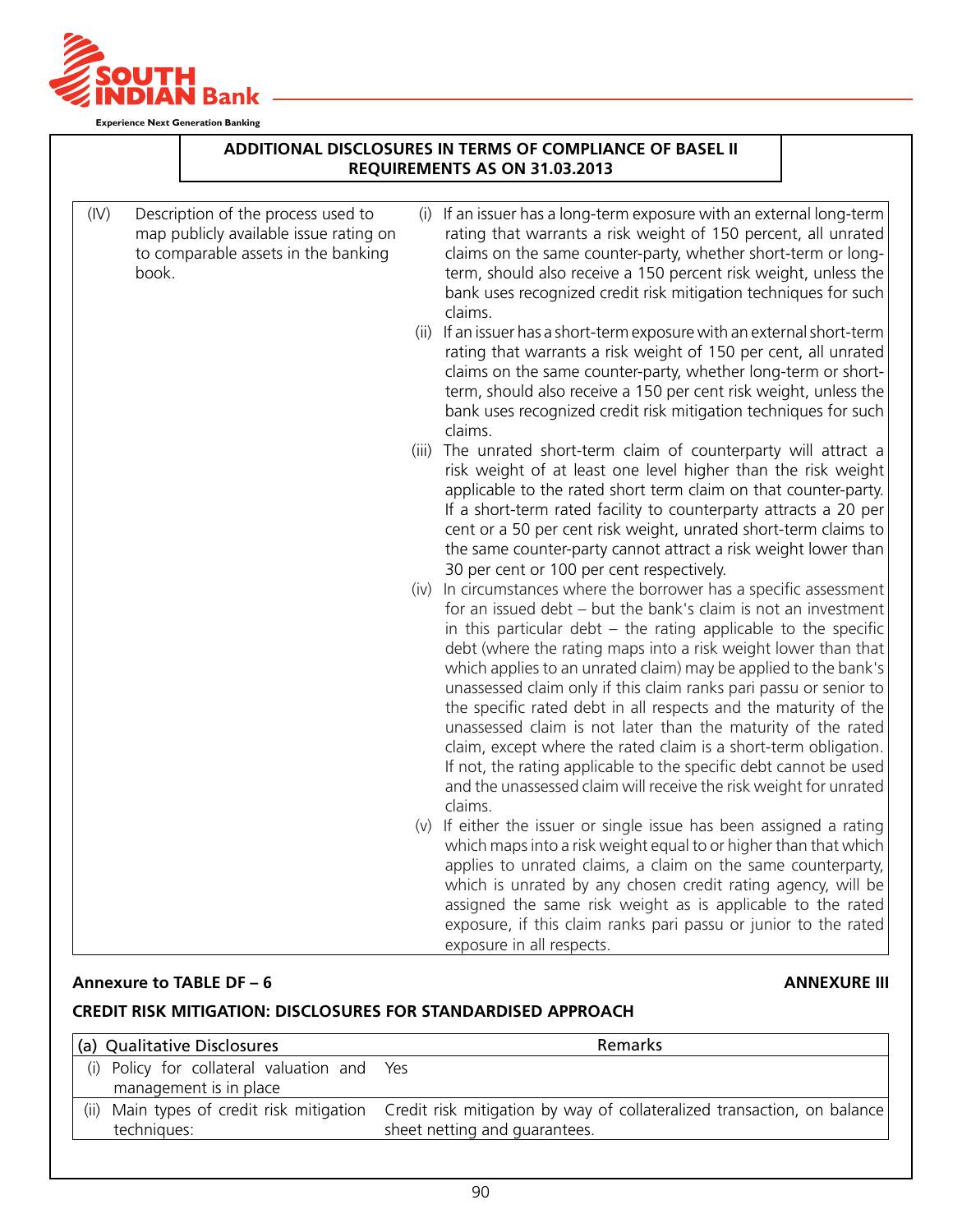

|                                      | ADDITIONAL DISCLOSURES IN TERMS OF COMPLIANCE OF BASEL II                                                                                                                                    |
|--------------------------------------|----------------------------------------------------------------------------------------------------------------------------------------------------------------------------------------------|
|                                      | REQUIREMENTS AS ON 31.03.2013                                                                                                                                                                |
| (iii) Eligible financial collaterals | (i) Cash (as well as certificates of deposit or comparable instruments,<br>including fixed deposit receipts, issued by the lending bank) on<br>deposit with the bank.                        |
|                                      | (ii) Gold: Gold would include both bullion and jewellery. However,<br>the value of the collateralized jewellery should be arrived at after<br>notionally converting these to 99.99 % purity. |
|                                      | (iii) Securities issued by the Central and State Governments.                                                                                                                                |
|                                      | (iv) Kisan Vikas Patra and National Savings Certificates provided no<br>lock-in period is operational and if they can be encashed within the<br>holding period.                              |
|                                      | (v) Life Insurance policies with a declared surrender value of an insurance<br>company which is regulated by an insurance sector regulator.                                                  |
|                                      | (vi) Debt securities rated by a chosen Credit Rating Agency in respect of<br>which the banks should be sufficiently confident about the market<br>liquidity where these are either:          |
|                                      | a) Attracting 100% or lesser risk weight i.e. rated at least BBB (-)<br>when issued by public sector entities and other entities (including<br>banks and Primary Dealers);                   |
|                                      | or                                                                                                                                                                                           |
|                                      | b) Attracting 100% or lesser risk weight i.e. rated at least PR3/P3/<br>F3/A3 for short-term debt instruments.                                                                               |
|                                      | (vii) Debt securities not rated by a chosen Credit Rating Agency in<br>respect of which the banks should be sufficiently confident about<br>the market liquidity where these are:            |
|                                      | a) Issued by a bank; and                                                                                                                                                                     |
|                                      | b) listed on a recognized exchange; and                                                                                                                                                      |
|                                      | c) Classified as senior debt; and                                                                                                                                                            |
|                                      | d) All rated issues of the same seniority by the issuing Bank are<br>rated at least BBB (-) or PR3/P3/F3/A3 by a chosen Credit Rating<br>Agency; and                                         |
|                                      | e) the bank holding the securities as collateral has no information<br>to suggest that the issue justifies a rating below BBB(-) or PR3/<br>P3/F3/A3(as applicable) and;                     |
|                                      | Banks should be sufficiently confident about the market liquidity<br>$\ddagger$<br>of the security.                                                                                          |
|                                      | (viii) Units of Mutual Funds regulated by the securities regulator of the<br>jurisdiction of the Bank's operation mutual funds where                                                         |
|                                      | a) a price for the units is publicly quoted daily i.e., where the daily<br>NAV is available in public domain, and                                                                            |
|                                      | b) Mutual fund is limited to investing in the instruments listed in<br>this paragraph.                                                                                                       |